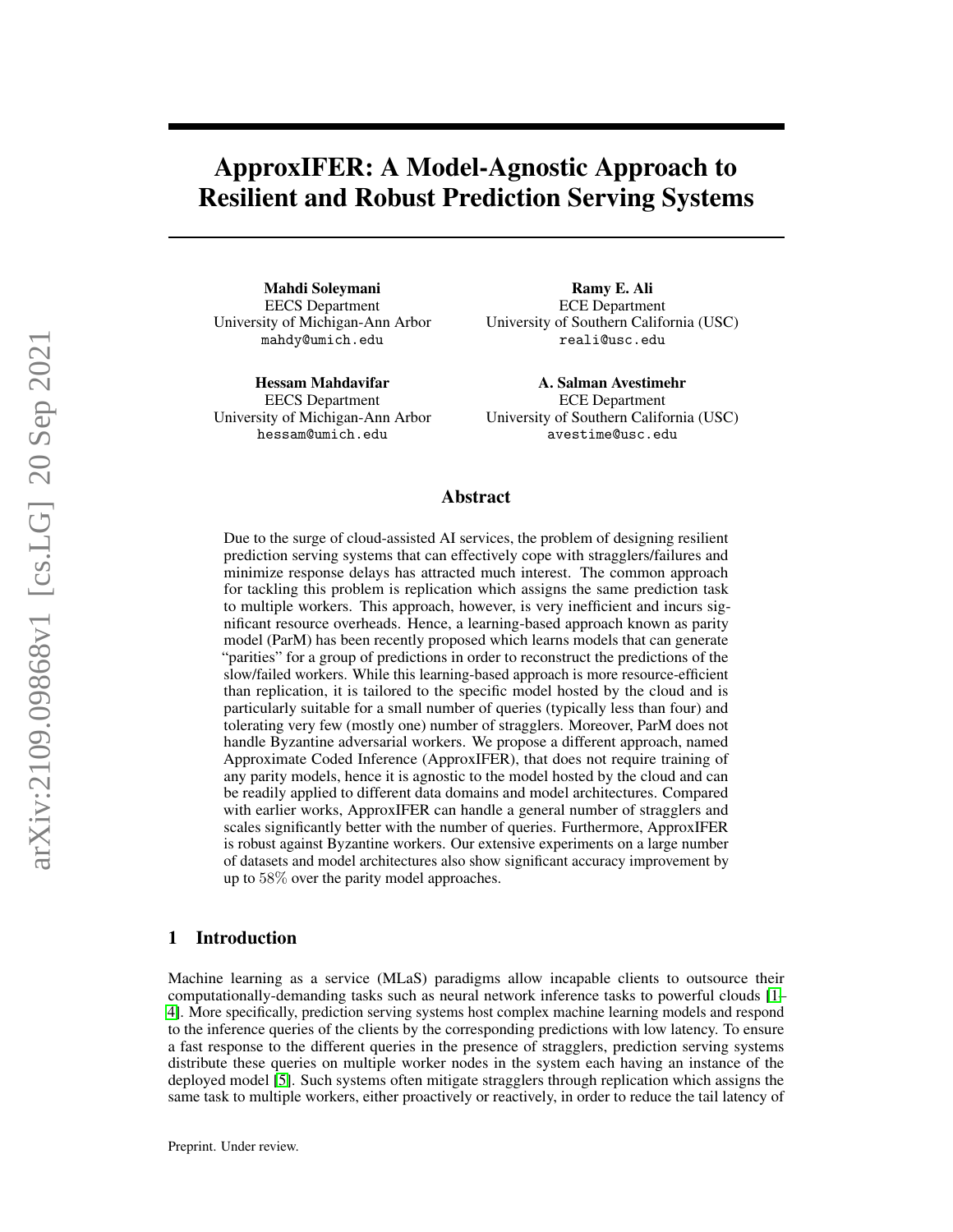the computations [\[6](#page-9-3)[–12\]](#page-9-4). Replication-based systems, however, entail significant overhead as a result of assigning the same task to multiple workers.

Erasure coding is known to be more resource-efficient compared to replication and has been recently leveraged to speed up distributed computing and learning systems [\[13–](#page-9-5)[19\]](#page-10-0). The traditional codingtheoretic approaches, known as the coded computing approaches, are usually limited to polynomial computations and require a large number of workers that depends on the desired computation. Hence, such techniques cannot be directly applied in prediction serving systems.

To overcome the limitations of the traditional coding-theoretic approaches, a learning-based approach known as ParM has been proposed in [\[20\]](#page-10-1). In this approach, the prediction queries are first encoded using an erasure code. These coded queries are then transformed into coded predictions by learning *parity models* to provide straggler resiliency. The desired predictions can be then reconstructed from the fastest workers as shown in Fig. [1.](#page-1-0) By doing this, ParM can be applied to non-polynomial computations with a number of workers that is independent of the computations.



Figure 1: An example of ParM is illustrated with  $K = 2$  queries denoted by  $X_0$  and  $X_1$ . The goal is to compute the predictions  $Y_0 = f(X_0)$  and  $Y_1 = f(X_1)$ . In this example, the system is designed to tolerate one straggler. Worker 1 and worker 2 have the model deployed by the prediction serving system denoted by  $f$ . Worker 3, has the parity model  $f_P$  which is trained with the ideal goal that  $f_P(\mathbf{X}_0 + \mathbf{X}_1) = f(\mathbf{X}_0) + f(\mathbf{X}_1)$ . In this scenario, the first worker is slow and  $f(\mathbf{X}_0)$  is estimated from  $f(\mathbf{X}_1)$  and  $f_P(\mathbf{X}_0 + \mathbf{X}_1)$ .

<span id="page-1-1"></span><span id="page-1-0"></span>

Figure 2: An example of ApproxIFER is illustrated with  $K = 2$  queries and  $S = 1$  straggler. Unlike ParM, all workers in ApproxIFER have the same model  $f$  which is the model hosted by the cloud. In this scenario, the first worker is slow and  $f(\mathbf{X}_0)$  and  $f(\mathbf{X}_1)$  are estimated from  $\tilde{\mathbf{Y}}_1$  and  $\tilde{\mathbf{Y}}_2$ . The key idea of ApproxIFER is that it carefully chooses the coefficients while encoding the queries such that it can estimate the desired predictions from the coded predictions of the fast workers through interpolation.

These parity models, however, depend on the model hosted by the cloud and are suitable for tolerating one straggler and handling a small number of queries (typically less than 4). Moreover, they require retraining whenever they are used with a new cloud model. In this work, we take a different approach leveraging approximate coded computing techniques [\[21\]](#page-10-2) to design scalable, straggler-resilient and Byzantine-robust prediction serving systems. Our approach relies on rational interpolation techniques [\[22\]](#page-10-3) to estimate the predictions of the slow and erroneous workers from the predictions of the other workers. Our contributions in this work are summarized as follows.

1. We propose ApproxIFER, a model-agnostic inference framework that leverages approximate computing techniques. In ApproxIFER, all workers deploy instances of the model hosted by the cloud and no additional models are required as shown in Fig. [2.](#page-1-1) Furthermore, the encoding and the decoding procedures of ApproxIFER do not depend on the model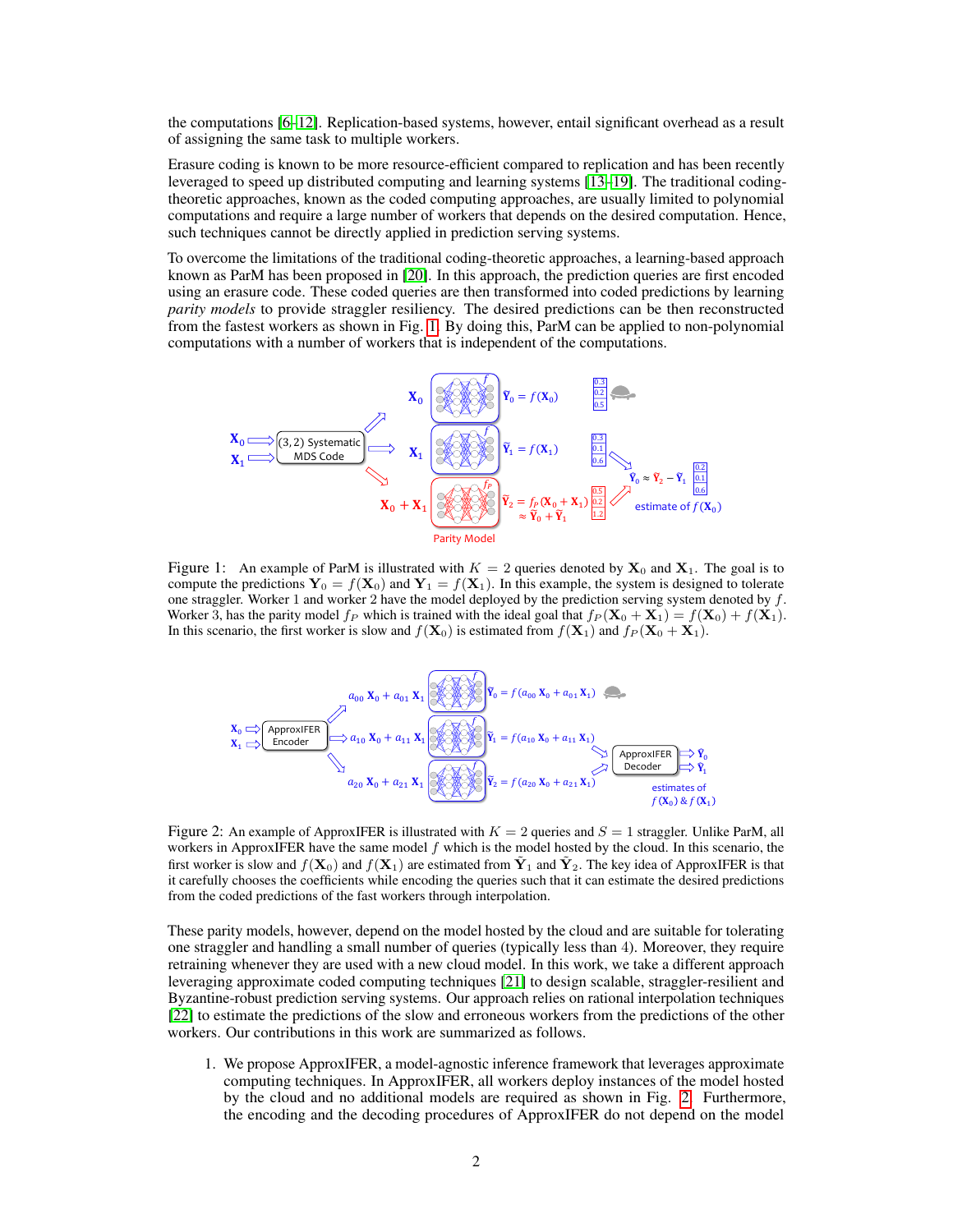

<span id="page-2-0"></span>Figure 3: Comparison of the accuracy of ApproxIFER with the base model test accuracy for ResNet-18 and ParM for for  $K = 10$ ,  $S = 1$  and  $E = 0$ .

depolyed by the cloud. This enables ApproxIFER to be easily applied to any neural network architecture.

2. ApproxIFER is also robust to erroneous workers that return incorrect predictions either unintentionally or adversarially. To do so, we have proposed an algebraic interpolation algorithm to decode the desired predictions from the erroneous coded predictions. ApproxIFER requires a significantly smaller number of workers than the conventional repli-

cation method. More specifically, to tolerate  $E$  Byzantine adversarial workers, ApproxIFER requires only  $2K + 2E$  workers whereas the replication-based schemes require  $(2E + 1)K$ workers. Moreover, ApproxIFER can be set to tolerate any number of stragglers  $S$  and errors  $E$  efficiently while scaling well with the number of queries  $K$ , whereas the prior works focused on the case where  $S = 1, E = 0$  and  $K = 2, 3, 4$ .

3. We run extensive experiments on MNIST, Fashion-MNIST, and CIFAR-10 datasets on VGG, ResNet, DenseNet, and GoogLeNet architectures which show that ApproxIFER improves the prediction accuracy by up to  $58\%$  compared to the prior approaches for large K. The results of one of our experiments on ResNet are shown in Fig. [3,](#page-2-0) but we later report extensive experiments on those datasets and architectures showing a consistent significant accuracy improvement over the prior works.

Organization. The rest of this paper is organized as follows. We describe the problem setting in Section [2.](#page-2-1) Then, we describe ApproxIFER in Section [3.](#page-2-2) In Section [4,](#page-5-0) we present our extensive experimental results. In Section [5,](#page-8-0) we discuss the closely-related works. Finally, we discuss some concluding remarks and the future research directions in Section [6.](#page-8-1)

## <span id="page-2-1"></span>2 Problem Setting

**System Architecture.** We consider a prediction serving system with  $N + 1$  workers. The prediction serving system is hosting a machine learning model denoted by  $f$ . We refer to this model as the hosted or the deployed model. Unlike ParM  $[20]$ , all workers have the same model  $f$  in our work as shown in Fig. [4.](#page-3-0)

The input queries are grouped such that each group has  $K$  queries. We denote the set of  $K$  queries in a group by  $\mathbf{X}_0, \mathbf{X}_1, \cdots, \mathbf{X}_{K-1}$ .

**Goal.** The goal is to compute the predictions  $\mathbf{Y}_0 = f(\mathbf{X}_0), \mathbf{Y}_1 = f(\mathbf{X}_1), \cdots, \mathbf{Y}_{K-1} = f(\mathbf{X}_{K-1})$ while being resilient to any  $S$  stragglers and robust to any  $E$  Byzantine workers.

# <span id="page-2-2"></span>3 ApproxIFER Algorithm

In this section, we present our proposed protocol based on leveraging approximate coded computing. The encoder and the decoder of ApproxIFER are based on rational functions and rational interpolation. Most coding-theoretic approaches for designing straggler-resilient and Byzantine-robust distributed systems rely on polynomial encoders and polynomial interpolation for decoding. Polynomial interpolation, however, is known to be unstable [\[23\]](#page-10-4). On the other hand, rational interpolation is known to be extremely stable and can lead to faster convergence compared to polynomial interpolation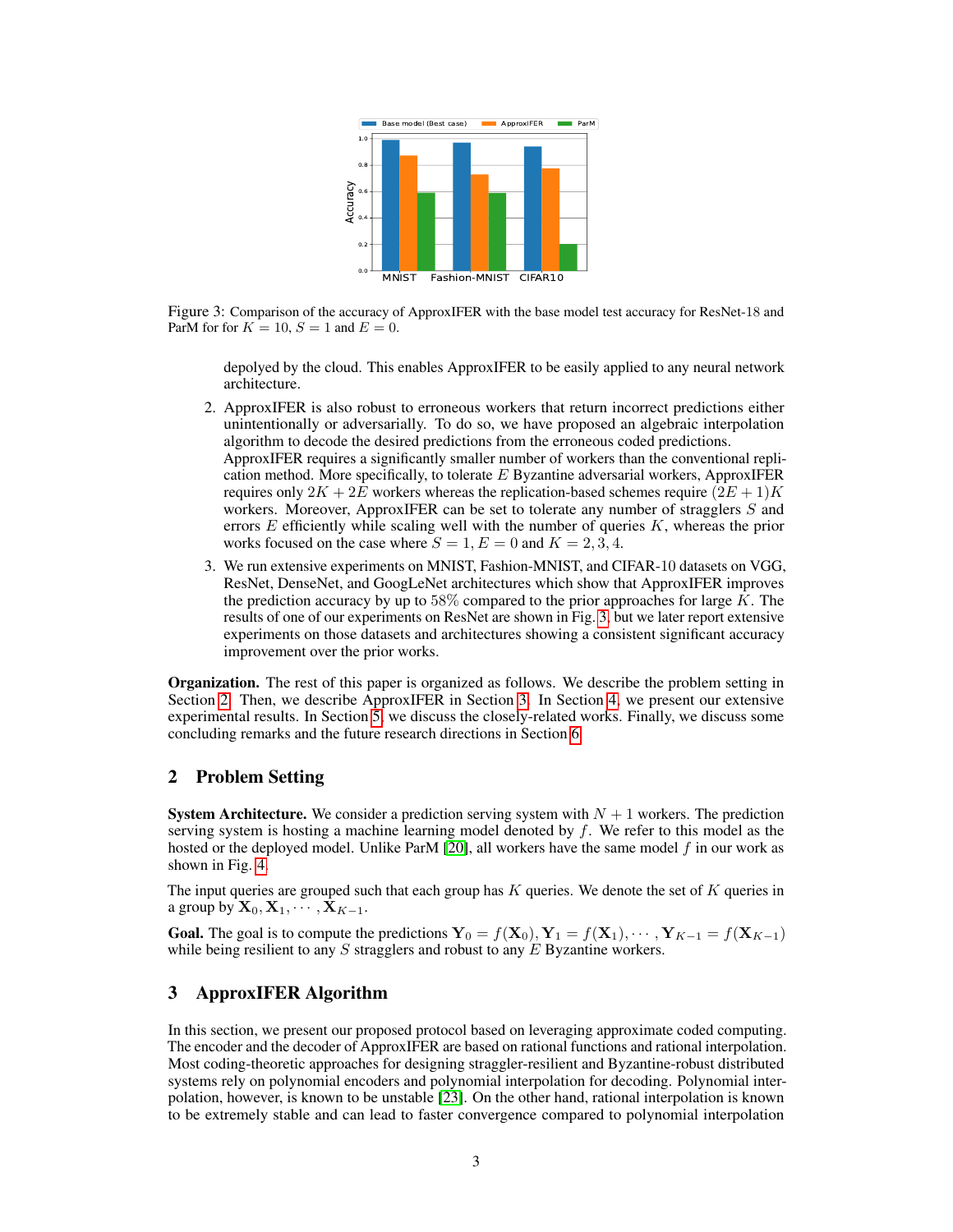

Figure 4: An illustration of the architecture of ApproxIFER. In ApproxIFER, all workers have the model deployed by the system  $f$ , no parity models are required and only an encoder and a decoder are added on top of the conventional replication-based prediction serving systems. The K input queries  $\mathbf{X}_0, \dots, \mathbf{X}_{K-1}$  are first encoded. The predictions are then performed on the coded queries. Finally, the approximate predictions  $\hat{\mathbf{Y}}_0, \cdots, \hat{\mathbf{Y}}_{K-1}$  are recovered from the fastest workers.

[\[22\]](#page-10-3). This motivated a recent work to leverage rational functions rather than polynomials to design straggler-resilient distributed training algorithms [\[21\]](#page-10-2). ApproxIFER also leverages rational functions and rational interpolation. We provide a very brief background about rational functions next.

**Rational Interpolation Background.** Consider a function  $f$ ,  $n + 1$  distinct points  $a \leq$  $x_0 < x_1, \dots < x_n \leq b$  and the corresponding evaluations of f at these points denoted by  $f_0, f_1, \dots, f_{n-1}, f_n$ . Berrut's rational interpolant of f is then defined as follows [\[22\]](#page-10-3):

<span id="page-3-0"></span>
$$
r(x) \stackrel{\text{def}}{=} \sum_{i=0}^{n} f_i \ell_i(x),\tag{1}
$$

where  $\ell_i(x)$ , for  $i \in [n]$ , where  $[n] \stackrel{\text{def}}{=} \{0, 1, 2, \ldots, n\}$ , are the basis functions defined as follows

$$
\ell_i(x) \stackrel{\text{def}}{=} \frac{(-1)^i}{(x - x_i)} / \sum_{i=0}^n \frac{(-1)^i}{(x - x_i)},\tag{2}
$$

for  $i \in [n]$ . Berrut's rational interpolant has several useful properties as it has no pole on the real line [\[22\]](#page-10-3) and it is extremely well-conditioned [\[24,](#page-10-5) [25\]](#page-10-6). It also converges with rate  $O(h)$ , where  $h^{\text{def}} = \max_{0 \le i \le n-1} x_{i+1} - x_i$  [\[26\]](#page-10-7).

Rational Interpolation with Erroneous Evaluations. We now provide our proposed error-locator algorithm for rational interpolation in the presence of Byzantine errors. All the details on how this method works along with the theoretical guarantee and proofs are moved to the Appendix [A](#page-13-0) due to space limitations. Let  $A_{\text{avl}}$  denote the set of indices corresponding to  $N-S+1$  available evaluations of  $r(x)$  over  $x_i$ 's, for some  $S \ge 1$  that denote the number of stragglers in the context of our system model. Let  $A_{\text{adv}}$ , with  $|A_{\text{adv}}| \leq E$ , denote the set of indices corresponding to erroneous evaluations. For  $i \in A_{\text{av1}}$ , let also  $y_i$  denote the available and possibly erroneous evaluation of  $r(x)$  at  $x_i$ . Then we have  $y_i = r(x_i)$ , for at least  $N - S - E + 1$  indices  $i \in A_{avl}$ . The proposed algorithm is mainly inspired by the well-known Berlekamp–Welch (BW) decoding algorithm for Reed-Solomon codes in coding theory [\[27\]](#page-10-8). We tailor the BW algorithm to get a practical algorithm for rational functions that overcomes the numerical issues arising from inevitable round-off errors in the implementation. This algorithm is provided below.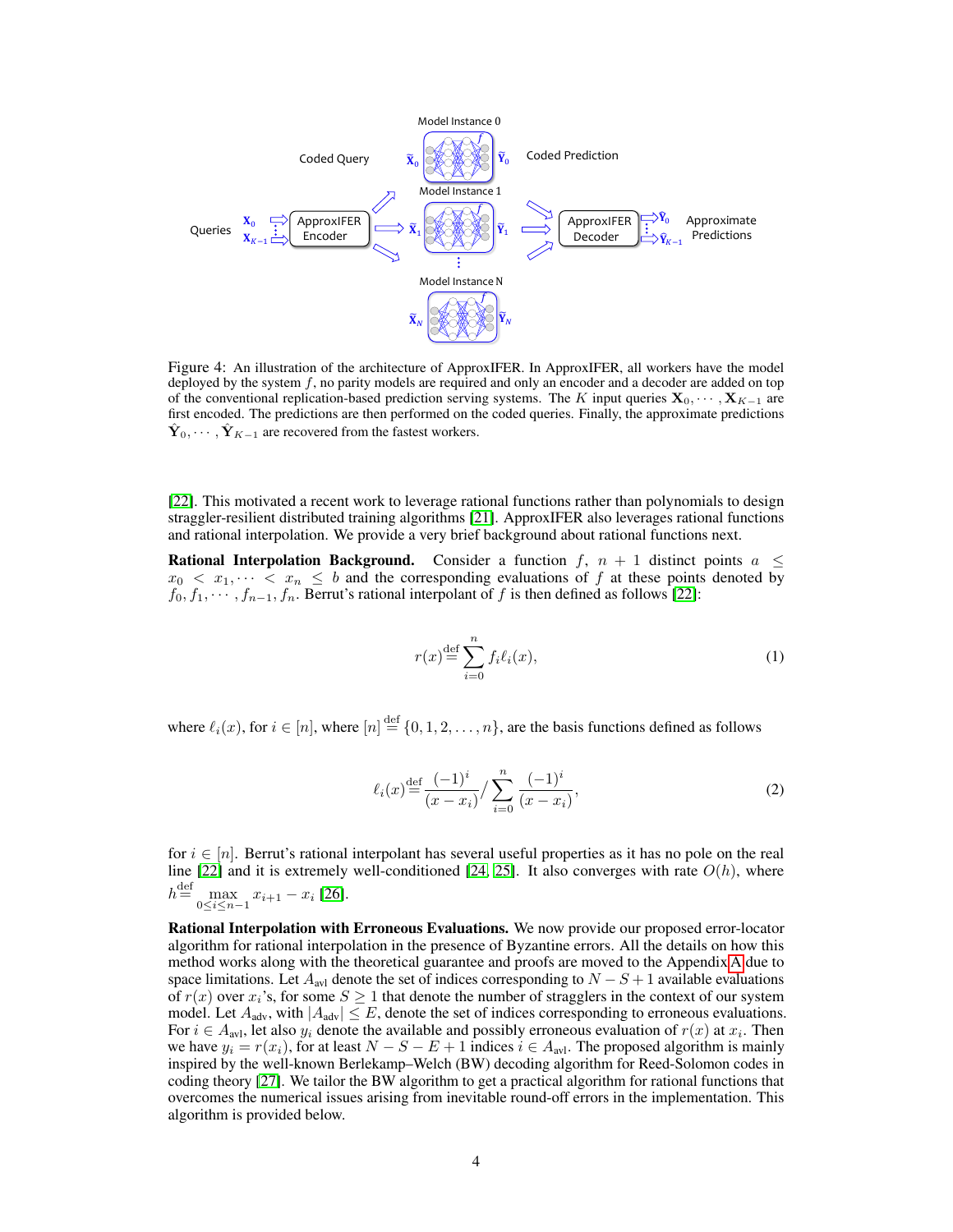#### Algorithm 1 Error-locator algorithm.

**Input:**  $x_i$ 's,  $y_i$ 's for  $i \in A_{\text{avl}}$ , E and K. Output: Error locations.

**Step 1**: Find polynomials  $P(x) \stackrel{\text{def}}{=} \sum^{K+E-1}$  $\sum_{i=0}^{+E-1} P_i x^i$ ,  $Q(x) \stackrel{\text{def}}{=} \sum_{i=0}^{K+E-1}$  $\sum_{i=0}$   $Q_i x^i$  by solving the following system of linear equations:

<span id="page-4-0"></span>
$$
P(x_i) = y_i Q(x_i), \qquad \forall i \in A_{\text{av1}}.
$$

Step 2: Set  $a_i = Q(x_i)$ ,  $\forall i \in A_{\text{avl}}$ .

**Step 3**: Sort  $a_i$ 's with respect to their absolute values, i.e.,  $|a_{i_1}| \leq |a_{i_2}| \leq \cdots |a_{i_{N-S+1}}|$ . **Return:**  $i_1, \cdots, i_E$ .

Note that the equations in Step 1 of Algorithm [1](#page-4-0) form a homogeneous system of linear equations with  $2(K + E)$  unknown variables where the number of equations is  $N - S + 1$ . In order to guarantee the existence of a non-trivial solution, we must have

$$
N \ge 2K + 2E + S - 1.\tag{3}
$$

This guarantees the existence of a solution to  $P(x)$  and  $Q(x)$ .

Next, the encoding and decoding algorithms of ApproxIFER are discussed in detail.

**ApproxIFER Encoding.** The K input queries  $X_j$ , for  $j \in [K-1]$ , are first encoded into  $N+1$ coded queries, denoted by  $\tilde{\mathbf{X}}_i$ , for  $i \in [N]$ , each given to a worker. As mentioned earlier, the aim is to provide resilience against any S straggler workers and robustness against any E Byzantine adversarial workers. When  $E = 0$ , we assume that  $N = K + S - 1$  which corresponds to an overhead of  $\frac{K + S}{K}$ . Otherwise,  $N = 2(K + E) + S - 1$  which corresponds to an overhead of  $\frac{2(K+E)+S}{K}$ . In general, the overhead is defined as the number of workers divided by the number of queries.

To encode the queries, we leverage Berrut's rational interpolant discussed as follows. First, a rational function  $u$  is computed in such a way that it passes through the queries. More specifically,

$$
u(z) = \sum_{j \in [K-1]} \mathbf{X}_j \ell_j(z),\tag{4}
$$

where  $\ell_i (x)$ , for  $j \in [K - 1]$ , are the basis functions defined as follows

$$
\ell_j(z) = \frac{(-1)^j}{(z - \alpha_j)} / \sum_{j \in [K-1]} \frac{(-1)^j}{(z - \alpha_j)},\tag{5}
$$

and  $\alpha_i$  is selected as a Chebyshev point of the first kind as

$$
\alpha_j = \cos \frac{(2j+1)\pi}{2K} \tag{6}
$$

for all  $j \in [K-1]$ . The queries are then encoded using this rational function as follows

<span id="page-4-1"></span>
$$
\tilde{\mathbf{X}}_i \stackrel{\text{def}}{=} u(\beta_i),\tag{7}
$$

where  $\beta_i$  is selected as a Chebyshev point of the second kind as follows

$$
\beta_i = \cos \frac{i\pi}{N},\tag{8}
$$

for  $i \in [N]$ . The *i*-th worker is then required to compute the prediction on the coded query  $\tilde{\mathbf{X}}_i$ . That is, the  $i$ -th worker computes

$$
\tilde{\mathbf{Y}}_i \stackrel{\text{def}}{=} f(\tilde{\mathbf{X}}_i) = f(u(\beta_i)),\tag{9}
$$

where  $i \in [N]$ .

**ApproxIFER Decoding.** When  $E = 0$ , the decoder waits for the results of the fastest K workers before decoding. Otherwise, in the presence of Byzantine workers, i.e.,  $E > 0$ , the decoder waits for the results of the fastest  $2(K + E)$  workers. After receiving the sufficient number of coded predictions, the decoding approach proceeds with the following two steps.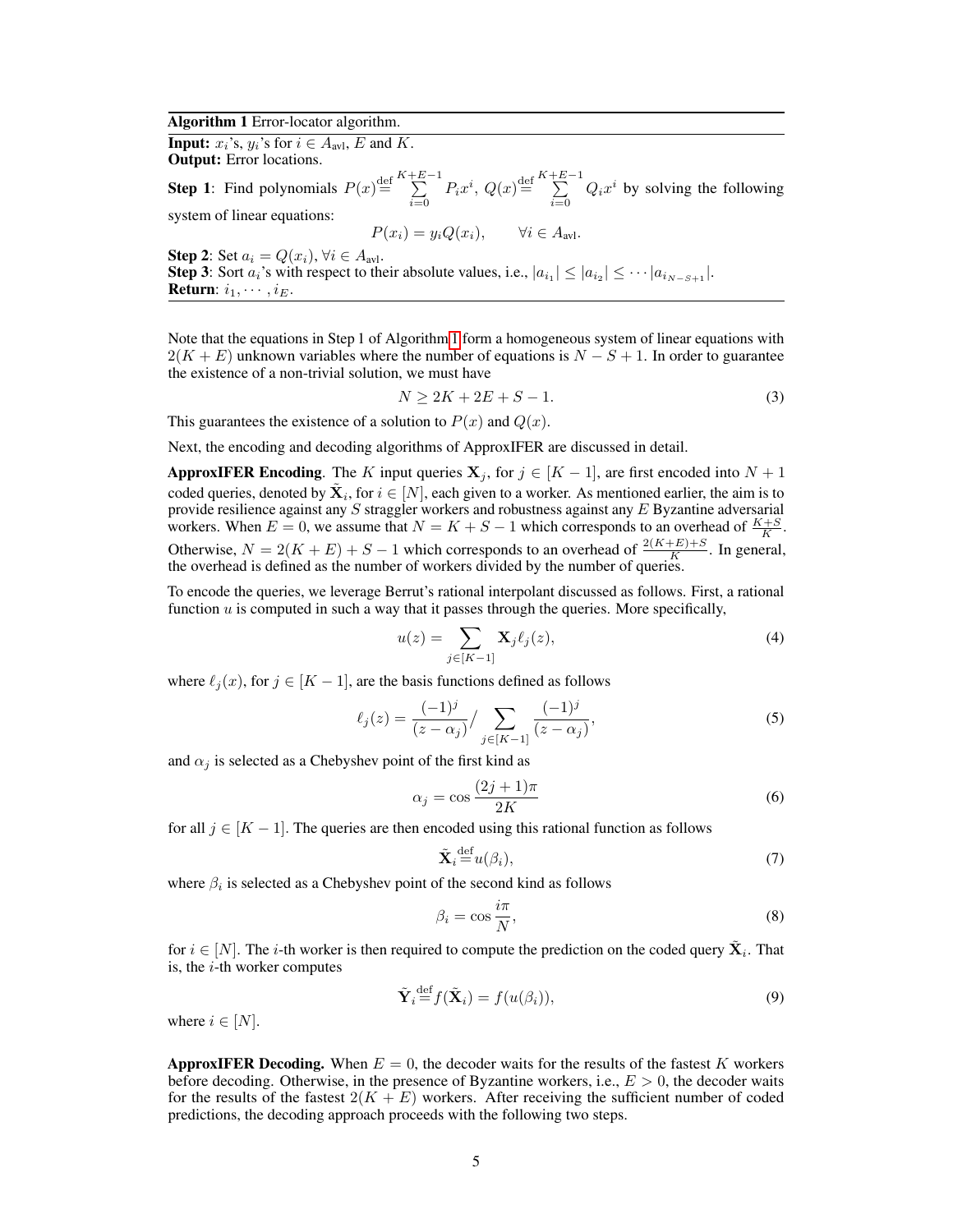1. Locating Adversarial Workers. In presence of Byzantine workers that return erroneous predictions aiming at altering the inference results or even unintentionally, we utilize Algorithm [2](#page-5-1) provided below to locate them. The predictions corresponding to these workers can be then excluded in the decoding step. Algorithm [2](#page-5-1) runs our proposed error-locator algorithm for rational interpolation in presence of errors provided in Algorithm [1](#page-4-0) several times, each time associated to one of the soft labels in the predictions on the coded queries, i.e.,  $f(\tilde{\mathbf{X}}_i)$ 's. At the end, we decide the error locations based on a majority vote on all estimates of the error locations. In Algorithm [2,](#page-5-1)  $f_j(\tilde{\mathbf{X}}_i)$  denotes the j'th coordinate of  $f(\tilde{\mathbf{X}}_i)$ which is the soft label corresponding to class j in the prediction on the coded query  $f(\tilde{\mathbf{X}}_i)$ . Also, C denotes the total number of classes which is equal to the size of  $f(\tilde{\mathbf{X}}_i)$ 's.

## Algorithm 2 ApproxIFER error-locator algorithm.

**Input:**  $f(\tilde{\mathbf{X}}_i)$ 's for  $i \in A_{\text{avl}}, \beta_i$ 's as specified in [\(8\)](#page-4-1), K, C and E. **Output:** The set of indices  $A_{adv}$  corresponding to malicious workers.

Set  $I = [0]_{C \times E}$ . For  $j = 1, \cdots, C$ **Step 1:** Set  $P(x) \stackrel{\text{def}}{=} \sum^{K+E-1}$  $\sum_{j=0}^{+E-1} P_j x^j$ , and  $Q(x) \stackrel{\text{def}}{=} \sum_{j=1}^{K+E-1}$  $\sum_{j=1}$   $Q_j x^j + 1.$ Step 2: Solve the system of linear equations provided by

$$
P(\beta_i) = f_j(\tilde{\mathbf{X}}_i) Q(\beta_i), \qquad \forall i \in A_{\text{avl}}.
$$

to find the coefficients  $P_j$ 's and  $Q_j$ 's.

**Step 3**: Set  $a_i = Q(\beta_i)$ ,  $\forall i \in A_{\text{av1}}$ .

**Step 4**: Sort  $a_i$ 's increasingly with respect to their absolute values, i.e.,  $|a_{i_1}| \leq \cdots \leq |a_{i_{N-S+1}}|$ . **Step 5:** Set  $I[j, :] = [i_1, \dots, i_E].$ 

end

**Return:**  $A_{adv}$ : The set of E most-frequent elements of **I**.

2. Decoding. After excluding the erroneous workers, the approximate predictions can be then recovered from the results of the workers who returned correct coded predictions whose indices are denoted by  $\mathcal F$ . Specifically, a rational function r is first constructed as follows

<span id="page-5-1"></span>
$$
r(z) = \frac{1}{\sum_{i \in \mathcal{F}} \frac{(-1)^i}{(z - \beta_i)}} \sum_{i \in \mathcal{F}} \frac{(-1)^i}{(z - \beta_i)} f(\tilde{\mathbf{X}}_i),
$$
(10)

where  $|\mathcal{F}| = K$  when  $E = 0$  and  $|\mathcal{F}| = 2K + E$  otherwise.

The approximate predictions denoted by  $\hat{\mathbf{Y}}_0, \cdots, \hat{\mathbf{Y}}_{K-1}$  then are recovered as follows

$$
\hat{\mathbf{Y}}_j = r(\alpha_j),\tag{11}
$$

for all  $j \in [K-1]$ .

## <span id="page-5-0"></span>4 Experiments

In this section, we present several experiments to show the effectiveness of ApproxIFER.

## 4.1 Experiment Setup

More specifically, we perform extensive experiments on the following dastsests and architectures. All experiments are run using PyTorch [\[28\]](#page-10-9) using a MacBook pro with 3.5 GHz dual-core Intel core i7 CPU. The code for implementing ApproxIFER is provided as a supplementary material.

Datasets. We run experiments on MNIST [\[29\]](#page-10-10), Fashion-MNIST [\[30\]](#page-10-11) and CIFAR-10 [\[31\]](#page-10-12) datasets.

Architectures. We consider the following network architectures: VGG-16 [\[32\]](#page-10-13), DenseNet-161 [\[33\]](#page-10-14), ResNet-18, ResNet-50, ResNet-152 [\[34\]](#page-10-15), and GoogLeNet [\[35\]](#page-10-16).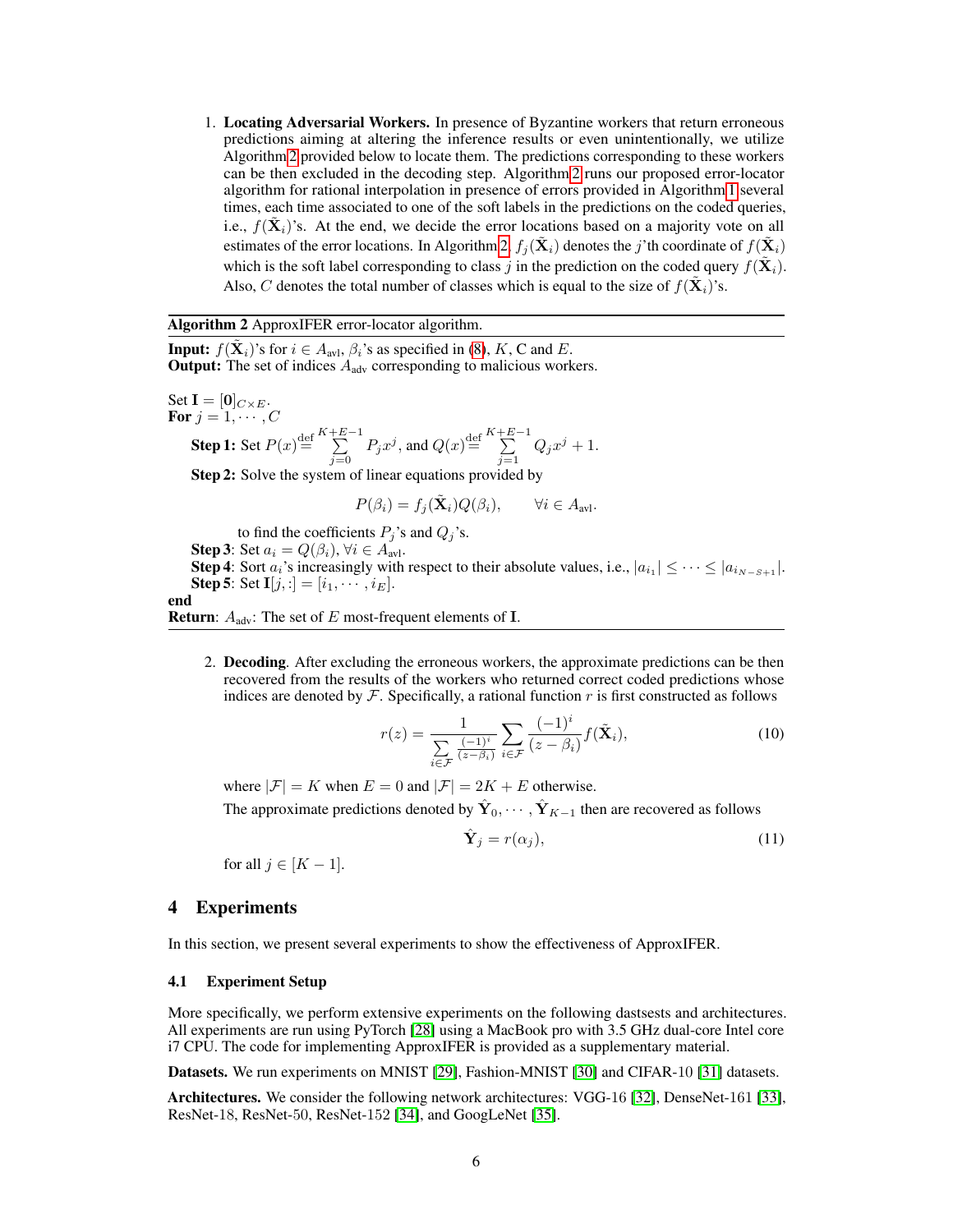Some of these architectures such as ResNet-18 and VGG-11 have been considered to evaluate the performance of earlier works for distributed inference tasks. However, the underlying parity model parameters considered in such works are model-specific, i.e., they are required to be trained from the scratch every time one considers a different base model. This imposes a significant burden on the applicability of such approaches in practice due to their computational heavy training requirements, especially for cases where more than one models parities are needed. In comparison, ApproxIFER is agnostic to the underlying model, and its encoder and decoder do not depend on the employed network architecture as well as the scheme overhead. This enables us to extend our experiments to more complex state-of-the-art models such as ResNet-50, ResNet-152, DenseNet-161, and GoogLeNet.

Baselines. We compare ApproxIFER with the ParM framework [\[20\]](#page-10-1) in case of tolerating stragglers only. Since we are not aware of any baseline that can handle Byzantine workers in the literature other than the straightforward replication approach, we compare the performance of ApproxIFER with the replication scheme.Since the accuracy of the replication approach is the same as the replication of the base model, we compare the test accuracy of ApproxIFER with that of the base model.

Encoding and Decoding. We employ the encoding algorithm introduced in Section [3.](#page-2-2) In the case of stragglers only, the decoding algorithm in Section [3](#page-2-2) is used. Otherwise, when some of the workers are Byzantine and return erroneous results, we first locate such workers by utilizing the error-locator algorithm provided in Algorithm [2,](#page-5-1) exclude their predictions, and then apply the decoding algorithm in Section [3](#page-2-2) to the correct returned results.

**Performance metric.** We compare the accuracy of predictions in ApproxIFER with the base model accuracy on the test dataset. In the case of stragglers only, we also compare our results with the accuracy of ParM.

#### 4.2 Performance evaluation

Our experiments consist of two parts as follows.

**Straggler-Resilience**. In the first part, we consider the case where some of the workers are stragglers and there are no Byzantine workers. We compare our results with the baseline (ParM) and illustrate that our approach outperforms the baseline results for  $K = 8, 10, 12$  and  $S = 1$ . Furthermore, we also illustrate that ApproxIFER can handle multiple stragglers as well by demonstrating its accuracy for  $S = 2, 3$ . We then showcase the performance of ApproxIFER over several other more complex architectures for  $S = 1$  $S = 1$  and  $K = 12^1$ . To generate the results shown in Figure [5](#page-6-1) and Figure [6](#page-6-2) we used pretrained models on CIFAR-10 dataset<sup>[2](#page-6-3)</sup>.





<span id="page-6-1"></span>Figure 5: Accuracy of ApproxIFER compared with the best case as well as ParM for ResNet-18,  $K = 8$ and  $S = 1$ .

<span id="page-6-2"></span>Figure 6: Accuracy of ApproxIFER compared with the best case as well as ParM for ResNet-18,  $K = 12$ and  $S = 1$ .

In Figure [5](#page-6-1) and Figure [6,](#page-6-2) we compare the performance of ApproxIFER with the base model, i.e., with one worker node and no straggler/Byzantine workers which is also called the best case, as well as with ParM for  $K = 8$  and  $K = 12$ , respectively, over the test dataset. We considered ResNet-18 network architecture and for  $K = 8$  observed 19%, 7% and 51% improvement in the accuracy compared

<span id="page-6-0"></span><sup>&</sup>lt;sup>1</sup>The results of ParM are obtained using the codes available at [https://github.com/thesys-lab/parity-models.](#page-0-0)

<span id="page-6-3"></span><sup>&</sup>lt;sup>2</sup>The models are available at https://github.com/huyvnphan/PyTorch\_CIFAR10.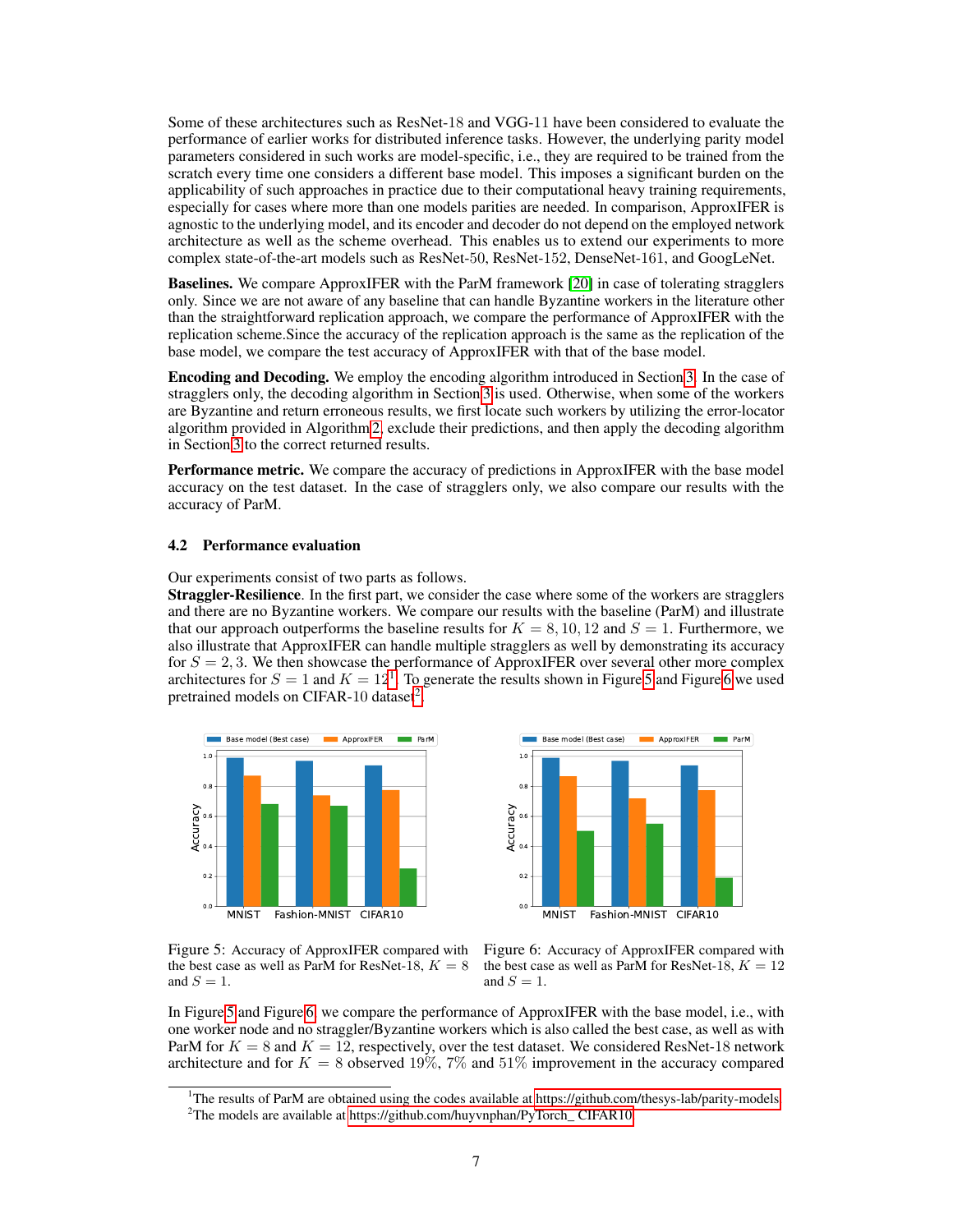with ParM for the image classification task over MNIST, Fashion-MNIST and CIFAR10 datasets, respectively. For  $K = 12$ , the accuracy improve by 36%, 17% and 58%, respectively.

We then extend our experiments by considering more stragglers, e.g.,  $S = 2,3$ , and the results are illustrated in Figure [7.](#page-7-0) The accuracy loss compared with the best case, i.e., no straggler/Byzantine, is not more than 9.4%, 8% and 4.4% for MNIST, Fashion-MNIST and CIFAR10 datasets, respectively. Figure [8](#page-7-1) demonstrates the performance of ApproxIFER for image classification task over CIFAR-10 dataset over various state-of-the-art network architectures. The accuracy loss for  $S = 1$  compared with the best case is  $14\%, 12\%, 14\%, 13\%$  and  $16\%$  for VGG-16, ResNet-34, ResNet-50, DenseNet-161 and GoogLeNet, respectively.





<span id="page-7-0"></span>Figure 7: Accuracy of ApproxIFER versus the number of stragglers. The network architecture is ResNet-18,  $K = 8$  and  $S = 1, 2, 3$ .

<span id="page-7-1"></span>Figure 8: Accuracy of ApproxIFER for image classification over CIFAR-10 and with various network architectures for  $K = 8, S = 1$ .

Byzantine-Robustness. In the second part, we provide our experimental results on the performance of ApproxIFER in the presence of Byzantine adversary workers. We include several results for  $K = 12$  and  $E = 1, 2, 3$ . In our experiments, the indices of Byzantine workers are determined at random. These workers add a noise that is drawn from a zero-mean normal Gaussian distribution. Lastly, we illustrate that our algorithm performs well for a wide range of standard deviation  $\sigma$ , namely  $\sigma = 1, 10, 100$ , thereby demonstrating that our proposed error-locator algorithm performs as promised by the theoretical result regardless of the range of the error values. The results for this experiment are included in Appendix [B.](#page-14-0)





<span id="page-7-2"></span>Figure 9: Accuracy of ApproxIFER versus the number of errors on ResNet-18 for  $K = 12$ ,  $S = 0$ , and  $E = 1, 2, 3.$ 

<span id="page-7-3"></span>Figure 10: Accuracy of ApproxIFER for image classification over CIFAR-10 and various network architectures for  $K = 12$ ,  $S = 0$  and  $E = 2$ .

In Figure [9,](#page-7-2) we illustrate the accuracy of ApproxIFER with ResNet-18 as the network architecture and for various numbers of Byzantine adversary workers. In this part, we only compare the results with the base model (best case) as there is no other baseline except the straightforward replication scheme. Note that the straightforward replication scheme also attains the best case accuracy, though it requires a significantly higher number of workers, i.e., the number of workers to handle  $E$  Byzantine workers in ApproxIFER is  $2K + 2E$  whereas it is  $(2E + 1)K$  in the replication scheme. Our experimental results show that the accuracy loss in ApproxIFER compared with the best case is not more than 6%, 4% and 4.2% for MNIST, Fashion-MNIST and CIFAR-10 dataset, respectively, for up to  $E = 3$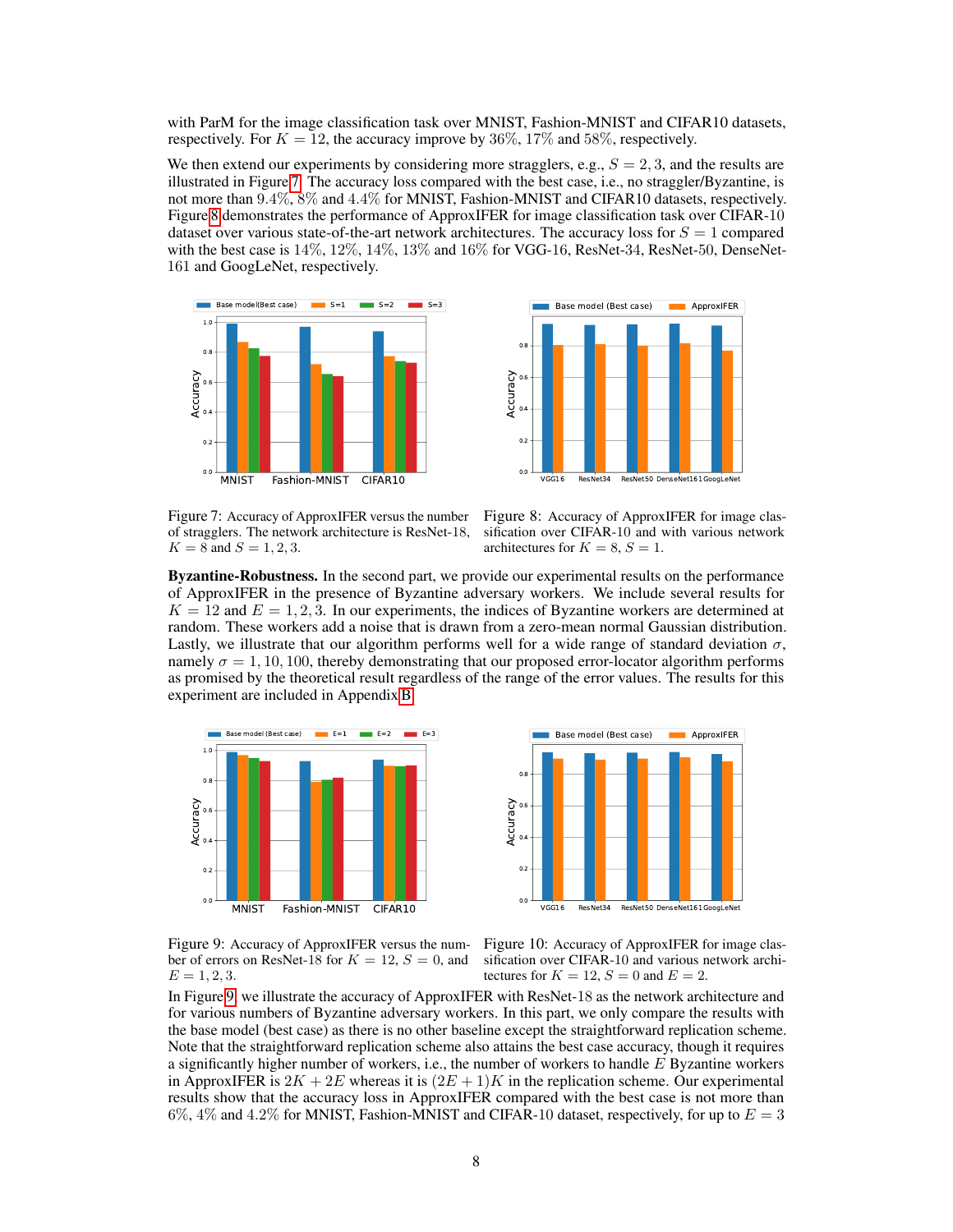malicious workers. These results indicate the success of our proposed algorithm for locating errors in ApproxIFER, as provided in Algorithm [2.](#page-5-1) Figure [10](#page-7-3) demonstrates the accuracy of ApproxIFER in the presence of  $E = 2$  Byzantine adversaries to perform distributed inference over several underlying network architectures for the CIFAR-10 dataset. We observe that the accuracy loss is not more than 5% for VGG-16, ResNet-34, ResNet-50, DenseNet-161 and GoogLeNet network architectures when  $E=2$ .

# <span id="page-8-0"></span>5 Related Works

Replication is the most widely used technique for providing straggler resiliency and Byzantine robustness in distributed systems. In this technique, the same task is assigned to multiple workers either proactively or reactively. In the proactive approaches, to tolerate S stragglers, the same task is assigned to  $S + 1$  workers before starting the computation. While such approaches reduce the latency significantly, they incur significant overhead. The reactive approaches [\[36,](#page-11-0) [9\]](#page-9-6) avoid such overhead by assigning the same task to other workers only after a deadline is passed as in Hadoop MapReduce [\[7\]](#page-9-7). This approach also incurs a significant latency cost as it has to wait before reassigning the tasks.

Recently, coding-theoretic approaches have shown great success in mitigating stragglers in distributed computing and machine learning [\[13,](#page-9-5) [37,](#page-11-1) [16,](#page-9-8) [38,](#page-11-2) [39,](#page-11-3) [19,](#page-10-0) [40,](#page-11-4) [14,](#page-9-9) [41\]](#page-11-5). Such ideas have also been extended to not only provide straggler resiliency, but also Byzantine robustness and data privacy. Specifically, the coded computing paradigm has recently emerged by adapting erasure coding based ideas to design straggler-resilient, Byzantine-robust and private distributed computing systems often involving polynomial-type computations [\[42,](#page-11-6) [15,](#page-9-10) [43](#page-11-7)[–48\]](#page-11-8). However, many applications involve non-polynomial computations such as distributed training and inference of neural networks.

A natural approach to get around the polynomial limitation is to approximate any non-polynomial computations. This idea has been leveraged to train a logistic regression model in [\[46\]](#page-11-9). This approximation approach, however, is not suitable for neural networks as the number of workers needed is proportional to the degree of the function being computed and also the number of queries. Motivated by mitigating these limitations, a learning-based approach was proposed in [\[20\]](#page-10-1) to tackle these challenges in prediction serving systems. This idea provides the same straggler-resilience as that of the underlying erasure code, and hence decouples the straggler-resilience guarantee from the computation carried out by the system. This is achieved by learning a parity model known as ParM that transforms the coded queries to coded predictions.

As we discussed, the learning-based approaches do not scale well. This motivates us in this work to explore a different approach based on approximate coded computing [\[49,](#page-11-10) [21\]](#page-10-2). Approximate computing was leveraged before in distributed matrix-matrix multiplication in [\[50\]](#page-11-11). Moreover, an approximate *coded* computing approach was developed in [\[49\]](#page-11-10) for distributed matrix-matrix multiplication. More recently, a numerically stable straggler-resilient approximate coded computing approach has been developed in [\[21\]](#page-10-2). In particular, this approach is not restricted to polynomials and can be used to *approximately* compute arbitrary functions unlike the conventional coded computing techniques. One of the key features of this approach is that it uses rational functions [\[51\]](#page-11-12) rather than polynomials to introduce coded redundancy which are known to be numerically stable. This approach, however, does not provide robustness against Byzantine workers. Finally, this approach has been leveraged in distributed training of LeNet-5 using MNIST dataset [\[29\]](#page-10-10) and resulted in an accuracy that is comparable to the replication-based strategy.

## <span id="page-8-1"></span>6 Conclusions

In this work, we have introduced ApproxIFER, a model-agnostic straggler-resilient, and Byzantinerobust framework for prediction serving systems. The key idea of ApproxIFER is that it encodes the queries carefully such that the desired predictions can be recovered efficiently in the presence of both stragglers and Byzantine workers. Unlike the learning-based approaches, our approach does not require training any parity models, can be set to tolerate any number of stragglers and Byzantine workers efficiently. Our experiments on the MNIST, the Fashion-MNIST and the CIFAR-10 datasets on various architectures such as VGG, ResNet, DenseNet, and GoogLeNet show that ApproxIFER improves the prediction accuracy by up to 58% compared to the learning-based approaches. An interesting future direction is to extend ApproxIFER to be preserve the privacy of data.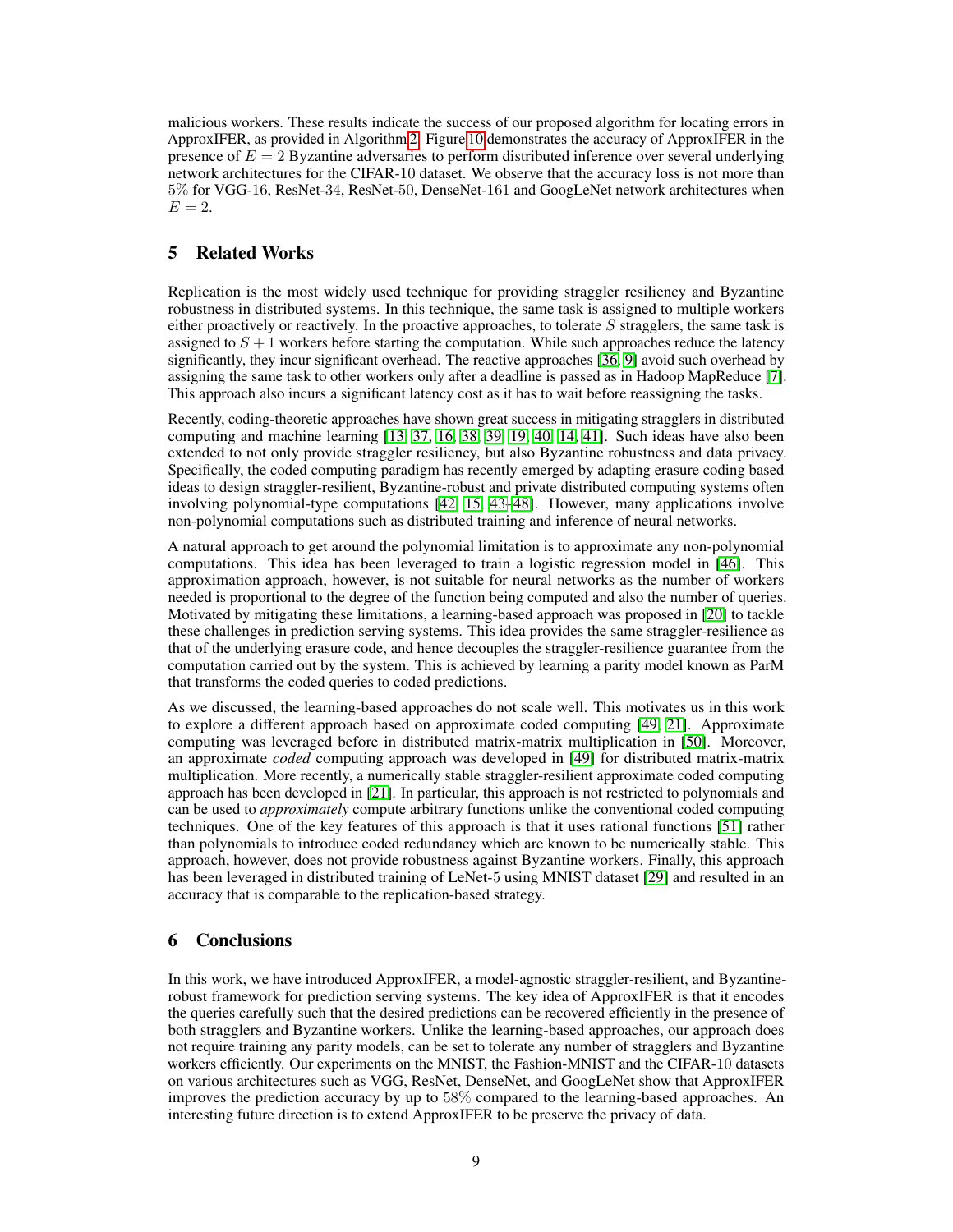## References

- <span id="page-9-0"></span>[1] Amazon AWS AI. [https://aws.amazon.com/machine-learning/.](https://aws.amazon.com/ machine-learning/.) Last accessed: May 2021.
- [2] Azure Machine Learning Studio. [https://azure.microsoft.com/en-us/services/](https://azure.microsoft.com/ en-us/services/machine-learning-studio/.) [machine-learning-studio/.](https://azure.microsoft.com/ en-us/services/machine-learning-studio/.) Last accessed: May 2021.
- [3] Google Cloud AI. [https://cloud.google.com/products/machine-learning/.](https://cloud.google.com/products/ machine-learning/.) Last accessed: May 2021.
- <span id="page-9-1"></span>[4] Christopher Olston, Noah Fiedel, Kiril Gorovoy, Jeremiah Harmsen, Li Lao, Fangwei Li, Vinu Rajashekhar, Sukriti Ramesh, and Jordan Soyke. Tensorflow-serving: Flexible, highperformance ml serving. *arXiv preprint arXiv:1712.06139*, 2017.
- <span id="page-9-2"></span>[5] Daniel Crankshaw, Xin Wang, Guilio Zhou, Michael J Franklin, Joseph E Gonzalez, and Ion Stoica. Clipper: A low-latency online prediction serving system. In *14th* {*USENIX*} *Symposium on Networked Systems Design and Implementation (*{*NSDI*} *17)*, pages 613–627, 2017.
- <span id="page-9-3"></span>[6] Lalith Suresh, Marco Canini, Stefan Schmid, and Anja Feldmann. C3: Cutting tail latency in cloud data stores via adaptive replica selection. In *12th* {*USENIX*} *Symposium on Networked Systems Design and Implementation (*{*NSDI*} *15)*, pages 513–527, 2015.
- <span id="page-9-7"></span>[7] Apache Hadoop. <http://hadoop.apache.org/.> Last accessed: May 2021.
- [8] Ganesh Ananthanarayanan, Ali Ghodsi, Scott Shenker, and Ion Stoica. Effective straggler mitigation: Attack of the clones. In *10th* {*USENIX*} *Symposium on Networked Systems Design and Implementation (*{*NSDI*} *13)*, pages 185–198, 2013.
- <span id="page-9-6"></span>[9] Jeffrey Dean and Luiz André Barroso. The tail at scale. *Communications of the ACM*, 56(2):74– 80, 2013.
- [10] Nihar B Shah, Kangwook Lee, and Kannan Ramchandran. When do redundant requests reduce latency? *IEEE Transactions on Communications*, 64(2):715–722, 2015.
- [11] Kristen Gardner, Samuel Zbarsky, Sherwin Doroudi, Mor Harchol-Balter, and Esa Hyytia. Reducing latency via redundant requests: Exact analysis. *ACM SIGMETRICS Performance Evaluation Review*, 43(1):347–360, 2015.
- <span id="page-9-4"></span>[12] Manmohan Chaubey and Erik Saule. Replicated data placement for uncertain scheduling. In *2015 IEEE International Parallel and Distributed Processing Symposium Workshop*, pages 464–472. IEEE, 2015.
- <span id="page-9-5"></span>[13] Kangwook Lee, Maximilian Lam, Ramtin Pedarsani, Dimitris Papailiopoulos, and Kannan Ramchandran. Speeding up distributed machine learning using codes. *IEEE Transactions on Information Theory*, 64(3):1514–1529, 2017.
- <span id="page-9-9"></span>[14] Sanghamitra Dutta, Viveck Cadambe, and Pulkit Grover. " short-dot" computing large linear transforms distributedly using coded short dot products. In *Proceedings of the 30th International Conference on Neural Information Processing Systems*, pages 2100–2108, 2016.
- <span id="page-9-10"></span>[15] Qian Yu, Songze Li, Netanel Raviv, Seyed Mohammadreza Mousavi Kalan, Mahdi Soltanolkotabi, and Salman A Avestimehr. Lagrange coded computing: Optimal design for resiliency, security, and privacy. In *The 22nd International Conference on Artificial Intelligence and Statistics*, pages 1215–1225. PMLR, 2019.
- <span id="page-9-8"></span>[16] Qian Yu, Mohammad Ali Maddah-Ali, and A Salman Avestimehr. Polynomial codes: an optimal design for high-dimensional coded matrix multiplication. In *Proceedings of the 31st International Conference on Neural Information Processing Systems*, pages 4406–4416, 2017.
- [17] Krishna Giri Narra, Zhifeng Lin, Mehrdad Kiamari, Salman Avestimehr, and Murali Annavaram. Slack squeeze coded computing for adaptive straggler mitigation. In *Proceedings of the International Conference for High Performance Computing, Networking, Storage and Analysis*, pages 1–16, 2019.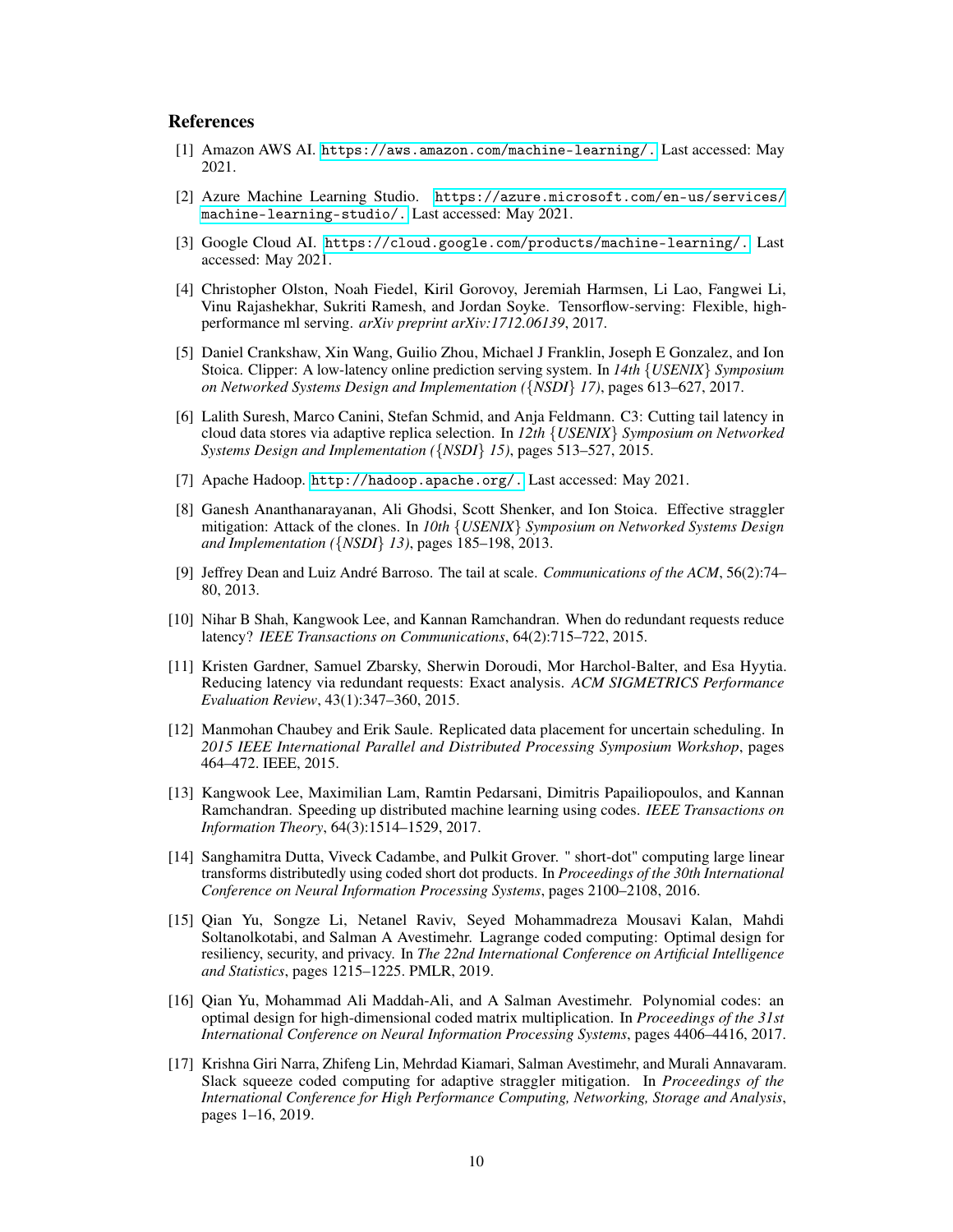- [18] Nikhil Krishnan Muralee Krishnan, Seyederfan Hosseini, and Ashish Khisti. Coded sequential matrix multiplication for straggler mitigation. *Advances in Neural Information Processing Systems*, 33, 2020.
- <span id="page-10-0"></span>[19] Pedro Soto, Jun Li, and Xiaodi Fan. Dual entangled polynomial code: Three-dimensional coding for distributed matrix multiplication. In *International Conference on Machine Learning*, pages 5937–5945. PMLR, 2019.
- <span id="page-10-1"></span>[20] Jack Kosaian, KV Rashmi, and Shivaram Venkataraman. Parity models: erasure-coded resilience for prediction serving systems. In *Proceedings of the 27th ACM Symposium on Operating Systems Principles*, pages 30–46, 2019.
- <span id="page-10-2"></span>[21] Tayyebeh Jahani-Nezhad and Mohammad Ali Maddah-Ali. Berrut approximated coded computing: Straggler resistance beyond polynomial computing. *arXiv preprint arXiv:2009.08327*, 2020.
- <span id="page-10-3"></span>[22] J-P Berrut. Rational functions for guaranteed and experimentally well-conditioned global interpolation. *Computers & Mathematics with Applications*, 15(1):1–16, 1988.
- <span id="page-10-4"></span>[23] Jean-Paul Berrut and Georges Klein. Recent advances in linear barycentric rational interpolation. *Journal of Computational and Applied Mathematics*, 259:95–107, 2014.
- <span id="page-10-5"></span>[24] Len Bos, Stefano De Marchi, and Kai Hormann. On the lebesgue constant of berrut's rational interpolant at equidistant nodes. *Journal of Computational and Applied Mathematics*, 236(4):504–510, 2011.
- <span id="page-10-6"></span>[25] Len Bos, Stefano De Marchi, Kai Hormann, and Jean Sidon. Bounding the lebesgue constant for berrut's rational interpolant at general nodes. *Journal of Approximation Theory*, 169:7–22, 2013.
- <span id="page-10-7"></span>[26] Michael S Floater and Kai Hormann. Barycentric rational interpolation with no poles and high rates of approximation. *Numerische Mathematik*, 107(2):315–331, 2007.
- <span id="page-10-8"></span>[27] Richard E Blahut. *Algebraic codes on lines, planes, and curves: an engineering approach*. Cambridge University Press, 2008.
- <span id="page-10-9"></span>[28] Adam Paszke, Sam Gross, Francisco Massa, Adam Lerer, James Bradbury, Gregory Chanan, Trevor Killeen, Zeming Lin, Natalia Gimelshein, Luca Antiga, et al. Pytorch: An imperative style, high-performance deep learning library. In *NeurIPS*, 2019.
- <span id="page-10-10"></span>[29] Yann LeCun, Léon Bottou, Yoshua Bengio, and Patrick Haffner. Gradient-based learning applied to document recognition. *Proceedings of the IEEE*, 86(11):2278–2324, 1998.
- <span id="page-10-11"></span>[30] Han Xiao, Kashif Rasul, and Roland Vollgraf. Fashion-mnist: a novel image dataset for benchmarking machine learning algorithms. *arXiv preprint arXiv:1708.07747*, 2017.
- <span id="page-10-12"></span>[31] Alex Krizhevsky, Geoffrey Hinton, et al. Learning multiple layers of features from tiny images. 2009.
- <span id="page-10-13"></span>[32] Karen Simonyan and Andrew Zisserman. Very deep convolutional networks for large-scale image recognition. *arXiv preprint arXiv:1409.1556*, 2014.
- <span id="page-10-14"></span>[33] Gao Huang, Zhuang Liu, Laurens Van Der Maaten, and Kilian Q Weinberger. Densely connected convolutional networks. In *Proceedings of the IEEE conference on computer vision and pattern recognition*, pages 4700–4708, 2017.
- <span id="page-10-15"></span>[34] Kaiming He, Xiangyu Zhang, Shaoqing Ren, and Jian Sun. Deep residual learning for image recognition. In *Proceedings of the IEEE conference on computer vision and pattern recognition*, pages 770–778, 2016.
- <span id="page-10-16"></span>[35] Christian Szegedy, Wei Liu, Yangqing Jia, Pierre Sermanet, Scott Reed, Dragomir Anguelov, Dumitru Erhan, Vincent Vanhoucke, and Andrew Rabinovich. Going deeper with convolutions. In *Proceedings of the IEEE conference on computer vision and pattern recognition*, pages 1–9, 2015.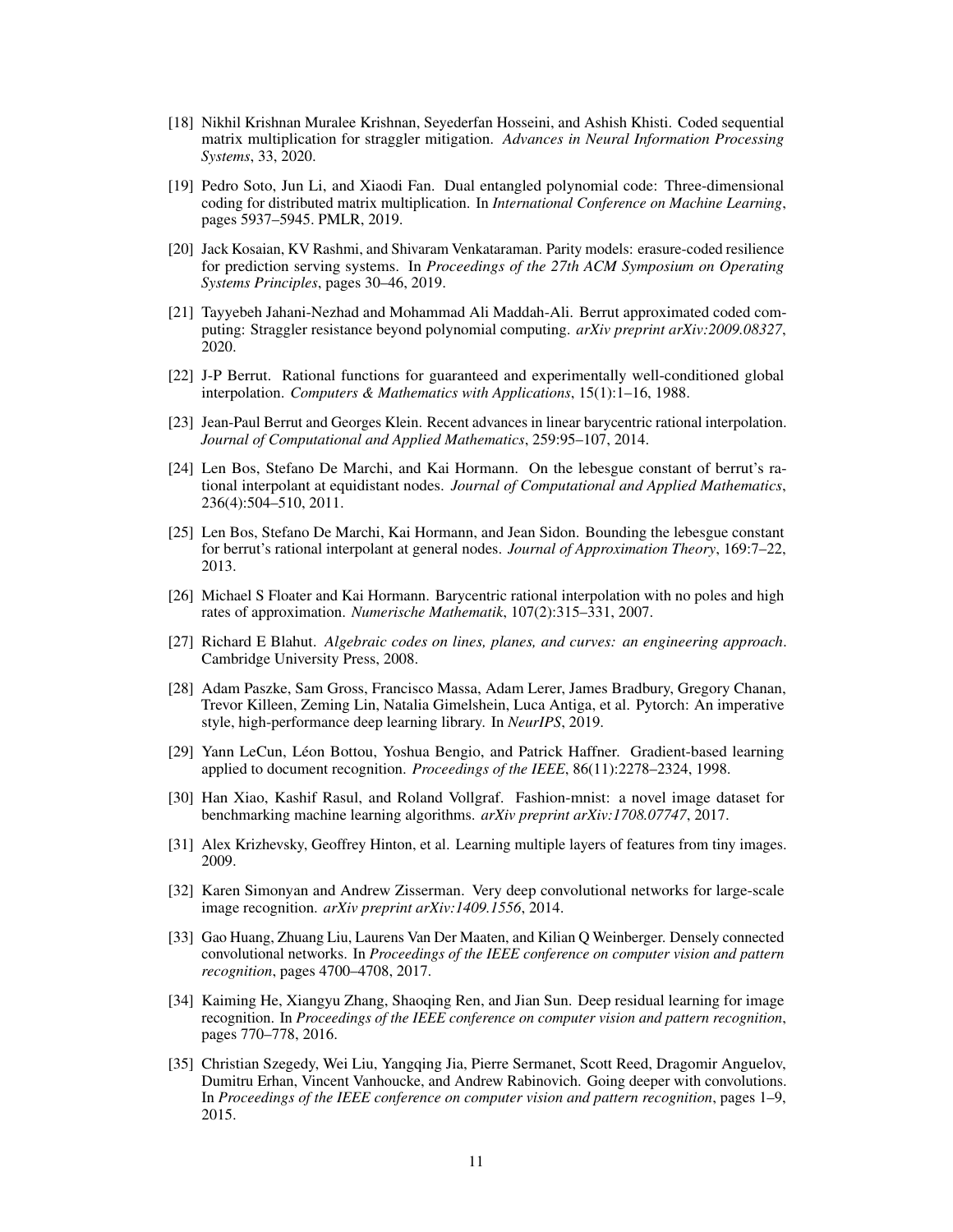- <span id="page-11-0"></span>[36] Matei Zaharia, Andy Konwinski, Anthony D Joseph, Randy H Katz, and Ion Stoica. Improving mapreduce performance in heterogeneous environments. In *Osdi*, volume 8, page 7, 2008.
- <span id="page-11-1"></span>[37] Rashish Tandon, Qi Lei, Alexandros G Dimakis, and Nikos Karampatziakis. Gradient coding: Avoiding stragglers in distributed learning. In *International Conference on Machine Learning*, pages 3368–3376. PMLR, 2017.
- <span id="page-11-2"></span>[38] Min Ye and Emmanuel Abbe. Communication-computation efficient gradient coding. In *International Conference on Machine Learning*, pages 5610–5619. PMLR, 2018.
- <span id="page-11-3"></span>[39] Hongyi Wang, Zachary Charles, and Dimitris Papailiopoulos. Erasurehead: Distributed gradient descent without delays using approximate gradient coding. *arXiv preprint arXiv:1901.09671*, 2019.
- <span id="page-11-4"></span>[40] Hema Venkata Krishna Giri Narra, Zhifeng Lin, Ganesh Ananthanarayanan, Salman Avestimehr, and Murali Annavaram. Collage inference: Using coded redundancy for lowering latency variation in distributed image classification systems. In *2020 IEEE 40th International Conference on Distributed Computing Systems (ICDCS)*, pages 453–463. IEEE, 2020.
- <span id="page-11-5"></span>[41] Sinong Wang, Jiashang Liu, and Ness Shroff. Fundamental limits of approximate gradient coding. *Proceedings of the ACM on Measurement and Analysis of Computing Systems*, 3(3):1– 22, 2019.
- <span id="page-11-6"></span>[42] Yaoqing Yang, Pulkit Grover, and Soummya Kar. Coded distributed computing for inverse problems. In *Proceedings of the 31st International Conference on Neural Information Processing Systems*, pages 709–719, 2017.
- <span id="page-11-7"></span>[43] Adarsh M Subramaniam, Anoosheh Heidarzadeh, and Krishna R Narayanan. Collaborative decoding of polynomial codes for distributed computation. In *2019 IEEE Information Theory Workshop (ITW)*, pages 1–5. IEEE, 2019.
- [44] Mahdi Soleymani, Ramy E. Ali, Hessam Mahdavifar, and A Salman Avestimehr. List-decodable coded computing: Breaking the adversarial toleration barrier. *arXiv preprint arXiv:2101.11653*, 2021.
- [45] Tingting Tang, Ramy E. Ali, Hanieh Hashemi, Tynan Gangwani, Salman Avestimehr, and Murali Annavaram. Verifiable coded computing: Towards fast, secure and private distributed machine learning. *arXiv preprint arXiv:2107.12958*, 2021.
- <span id="page-11-9"></span>[46] Jinhyun So, Basak Guler, and Salman Avestimehr. A scalable approach for privacy-preserving collaborative machine learning. *Advances in Neural Information Processing Systems*, 33, 2020.
- [47] Jy-yong Sohn, Dong-Jun Han, Beongjun Choi, and Jaekyun Moon. Election coding for distributed learning: Protecting signsgd against byzantine attacks. *Advances in Neural Information Processing Systems*, 33, 2020.
- <span id="page-11-8"></span>[48] Ankur Mallick, Malhar Chaudhari, and Gauri Joshi. Fast and efficient distributed matrixvector multiplication using rateless fountain codes. In *ICASSP 2019-2019 IEEE International Conference on Acoustics, Speech and Signal Processing (ICASSP)*, pages 8192–8196. IEEE, 2019.
- <span id="page-11-10"></span>[49] Tayyebeh Jahani-Nezhad and Mohammad Ali Maddah-Ali. Codedsketch: A coding scheme for distributed computation of approximated matrix multiplication. *IEEE Transactions on Information Theory*, 2021.
- <span id="page-11-11"></span>[50] Vipul Gupta, Shusen Wang, Thomas Courtade, and Kannan Ramchandran. Oversketch: Approximate matrix multiplication for the cloud. In *2018 IEEE International Conference on Big Data (Big Data)*, pages 298–304. IEEE, 2018.
- <span id="page-11-12"></span>[51] Jean-Paul Berrut and Lloyd N Trefethen. Barycentric lagrange interpolation. *SIAM review*, 46(3):501–517, 2004.
- <span id="page-11-13"></span>[52] Brice Boyer and Erich L Kaltofen. Numerical linear system solving with parametric entries by error correction. In *Proceedings of the 2014 Symposium on Symbolic-Numeric Computation*, pages 33–38, 2014.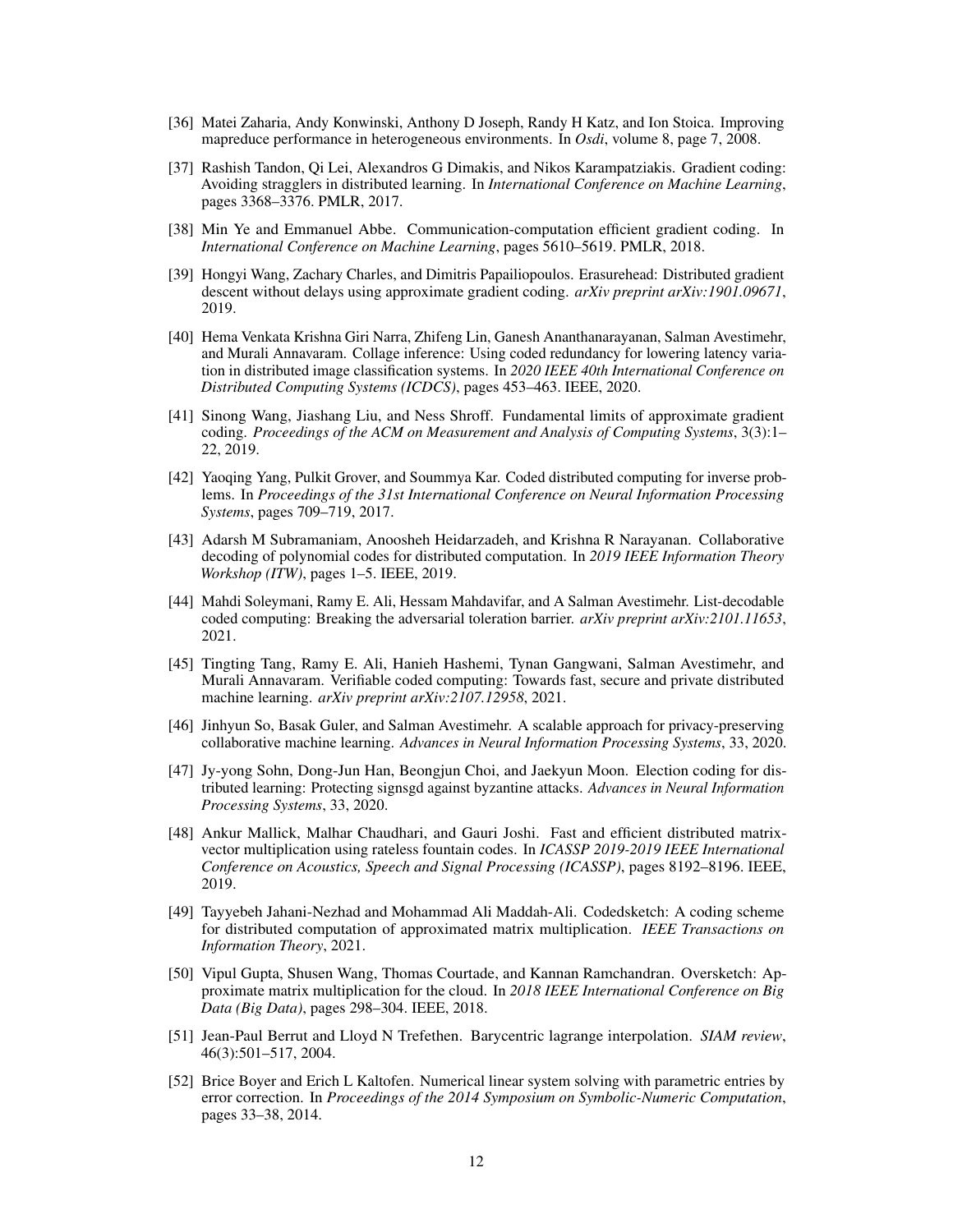- [53] Erich Kaltofen and Clément Pernet. Cauchy interpolation with errors in the values. *Submitted manuscript*, 13, 2013.
- <span id="page-12-0"></span>[54] Simon R Blackburn. Fast rational interpolation, reed-solomon decoding, and the linear complexity profiles of sequences. *IEEE Transactions on Information Theory*, 43(2):537–548, 1997.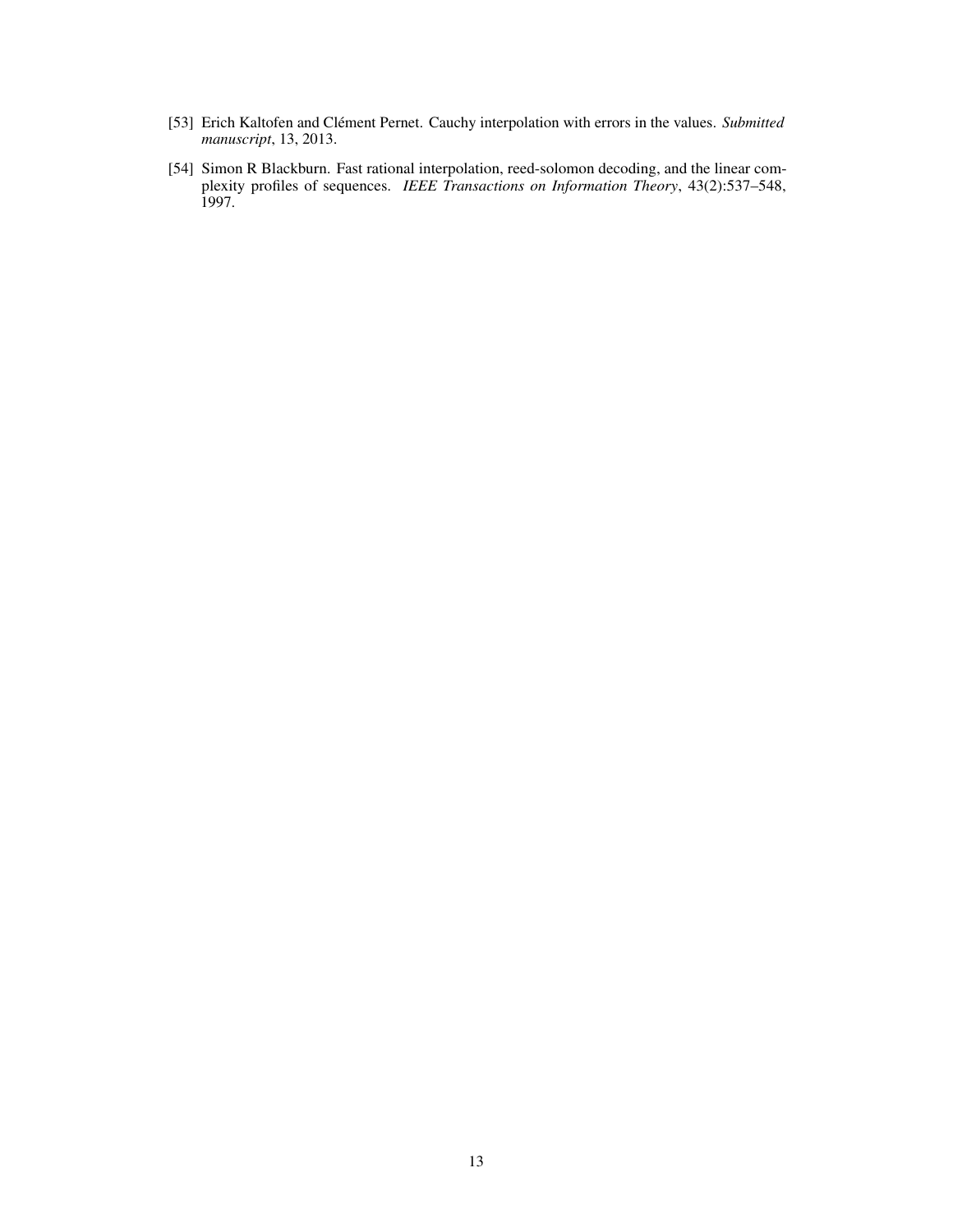## <span id="page-13-0"></span>A Rational Interpolation in the Presence of Errors

In this section, we provide an algebraic method to interpolate a rational function using its evaluations where some of them are erroneous. Let  $A_{\text{adv}}$  denote the set of indices corresponding to erroneous evaluations and  $|A_{adv}| \leq E$ . The proposed algorithm is mainly inspired by the well-known Berlekamp–Welch (BW) decoding algorithm for Reed-Solomon codes in coding theory [\[27\]](#page-10-8). This algorithm enables polynomial interpolation in the presence of erroneous evaluations. Our proposed algorithm extends the BW algorithm to rational functions. Extending the BW algorithm to interpolate rational functions in presence of erroneous evaluations has been studied in the literature, e.g., see [\[52–](#page-11-13) [54\]](#page-12-0). However, we propose a simple yet powerful algorithm that guarantees successful recovery under a slightly different conditions. It is worth noting that no assumption is made on the distribution of the error in this setup and the algorithm finds the rational function and the error locations successfully as long as the number of errors is less than a certain threshold.

Let  $N$  denote the total number of evaluation points. Let also  $S$  and  $E$  denote the number of points over which the evaluations of f are unavailable (erased) and erroneous (corrupted), respectively. Consider the following polynomial:

$$
\Lambda(x) = \prod_{i \in A_{\text{adv}}} \left(1 - \frac{x}{x_i}\right). \tag{12}
$$

This polynomial is referred to as the *error-locator* polynomial as its roots are the evaluation points corresponding to the erroneous evaluations. Suppose that the following rational function  $r(x)$  is given:

$$
r(x) = \frac{p_0 + p_1 x + \dots + p_{K-1} x^{K-1}}{q_0 + q_1 x + \dots + q_{K-1} x^{K-1}}.
$$
\n(13)

Let  $x_0, \dots, x_N$  denote the evaluation points. Let  $A_{\text{avl}}$  denote the set of indices corresponding to  $N-S+1$  available evaluations of  $r(x)$  over  $x_i$ 's, for some  $S\geq 1$  that denote the number of stragglers in the context of our system model. For  $i \in A_{\text{avl}}$ , let also  $y_i$  denote the available and possibly erroneous evaluation of  $r(x)$  at  $x_i$ . Then we have  $y_i = r(x_i)$ , for at least  $N - S - E + 1$ indices  $i \in A_{\text{avl}}$ . Then we have

<span id="page-13-1"></span>
$$
r(x_i)\Lambda(x_i) = y_i\Lambda(x_i), \qquad \forall i \in A_{\text{av1}}, \tag{14}
$$

which obviously holds for any i with  $y_i = r(x_i)$ . Otherwise, when the evaluation is erroneous, i.e.,  $i \in A_{adv}$ , then we have  $\Lambda(x_i) = 0$  implying that [\(14\)](#page-13-1) still holds. Let

<span id="page-13-2"></span>
$$
P(x) \stackrel{\text{def}}{=} p(x)\Lambda(x) = \sum_{i=0}^{K+E-1} P_i x^i,
$$
 (15)

<span id="page-13-3"></span>and

$$
Q(x) \stackrel{\text{def}}{=} q(x)\Lambda(x) = \sum_{i=0}^{K+E-1} Q_i x^i.
$$
 (16)

Plugging in [\(15\)](#page-13-2) and [\(16\)](#page-13-3) into [\(14\)](#page-13-1) results in

<span id="page-13-4"></span>
$$
P(x_i) = y_i Q(x_i), \qquad \forall i \in A_{\text{avl}}.\tag{17}
$$

The equations in [\(17\)](#page-13-4) form a homogeneous system of linear equations whose unknown variables are  $P_0, \dots, P_{K+E-1}, Q_0, \dots, Q_{K+E-1}$ . Then the number of unknown variables is  $2(K+E)$  and the number of equations is  $N - S + 1$ . In order to guarantee finding a solution to the set of equations provided in [\(17\)](#page-13-4) the number of variables we must have

<span id="page-13-5"></span>
$$
N \ge 2K + 2E + S - 1. \tag{18}
$$

This guarantees the existence of a solution to  $P(x)$  and  $Q(x)$ . since the underlying system of linear equations is homogeneous. After determining the polynomials  $P(x)$  and  $Q(x)$ , defined in [\(15\)](#page-13-2) and [\(16\)](#page-13-3), respectively, the rational function  $r(x)$  is determined by dividing  $P(x)$  by  $Q(x)$ , i.e.,  $r(x) = \frac{p(x)}{q(x)} = \frac{P(x)}{Q(x)}$  $\frac{P(x)}{Q(x)}$ . We summarize the proposed algorithm in Algorithm [3.](#page-14-1)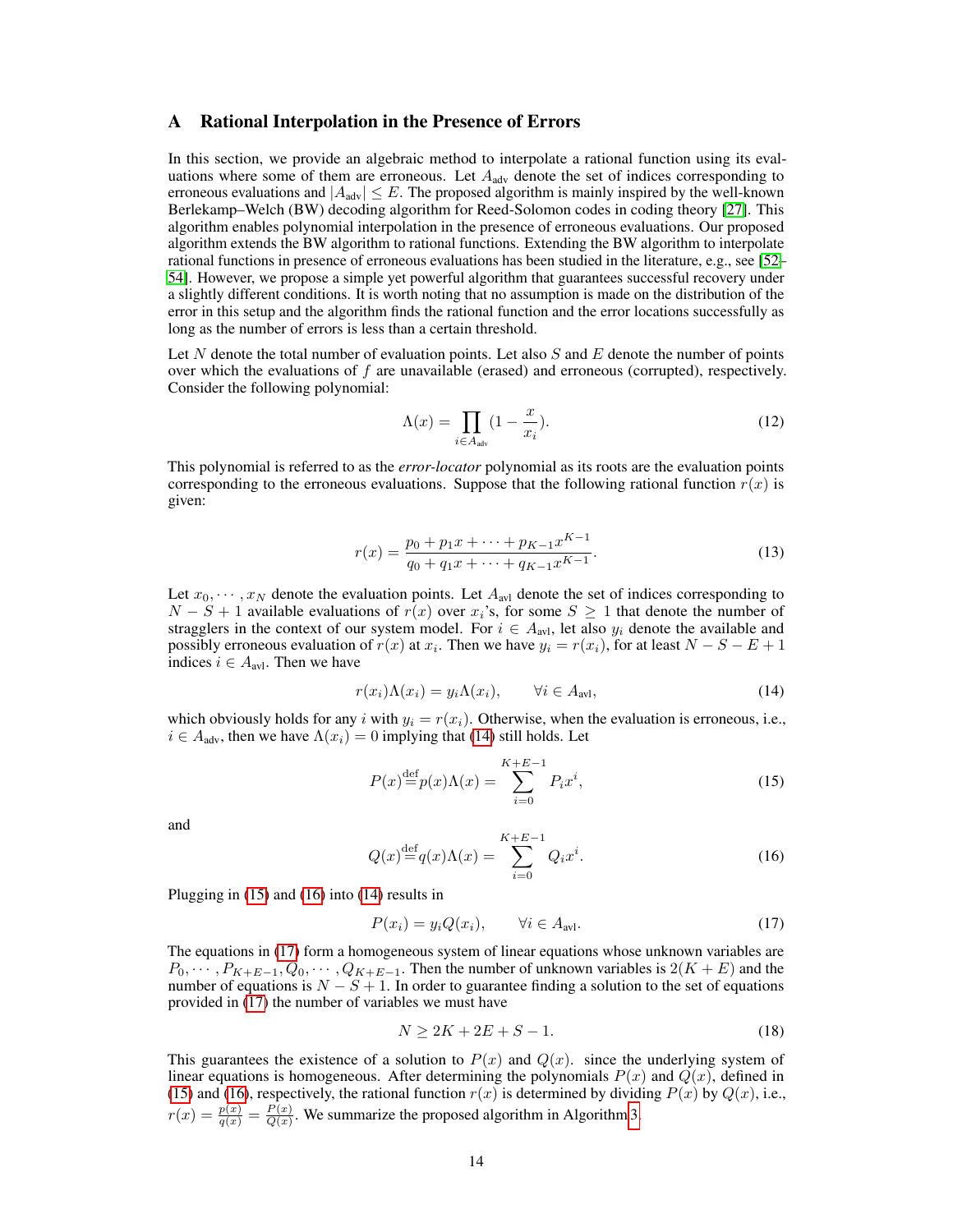#### Algorithm 3 BW-type rational interpolation in presence of errors.

**Input:**  $x_i$ 's,  $y_i$ 's for  $i \in A_{\text{avl}}$  and K.

**Output:** The rational function  $r(x)$ .

**Step 1**: Find the polynomials  $P(x)$  and  $Q(x)$ , as described in [\(15\)](#page-13-2) and [\(16\)](#page-13-3), respectively, such that

 $P(x_i) = y_i Q(x_i), \quad \forall i \in A_{\text{avl}}.$ 

<span id="page-14-1"></span>**Step 2:** Set  $r(x) = \frac{P(x)}{Q(x)}$ . Return:  $r(x)$ .

The condition [\(18\)](#page-13-5) guarantees that the step 1 of Algorithm [3](#page-14-1) always finds polynomials  $P(x)$  and  $Q(x)$  successfully. Next, it is shown that  $r(x) = \frac{P(x)}{Q(x)}$  in the following theorem.

**Theorem 1.** *The rational function returned by Algorithm* [3](#page-14-1) *is equal to*  $r(x)$ *, as long as* [\(18\)](#page-13-5) *holds and*  $Q(x) \neq 0$ *.* 

*Proof.* Recall that  $r(x) = \frac{p(x)}{q(x)}$ . Let  $N(x) \stackrel{\text{def}}{=} P(x)q(x) - Q(x)p(x)$ . Then,  $\deg(N(x)) \le 2K + E - 2$ . This implies that  $N(s)$  has at most  $2K + E - 1$  roots.

On the other hand, note that  $y_i = r(x_i)$  for at least  $N - S - E + 1$  points since at most E out of  $N-S+1$  available evaluations are erroneous. Then,  $P(x_i) = r(x_i)Q(x_i) = \frac{p(x_i)}{q(x_i)}Q(x_i)$  which implies  $P(x_i)q(x_i) - Q(x_i)p(x_i) = N(x_i) = 0$  in at least  $N-S-E+1$  points. Hence,  $N(x) = 0$ if  $2K + E - 1 \le N - S - E + 1$  which implies  $r(x) = \frac{p(x)}{q(x)} = \frac{P(x)}{Q(x)}$  $rac{P(x)}{Q(x)}$ .

Algorithm [3](#page-14-1) is prone to numerical issues in practice due to round-off errors. For implementation purposes, instead of dividing  $P(x)$  by  $Q(x)$  in step 2 of Algorithm [3,](#page-14-1) we evaluate  $Q(x)$  over  $x_i$ 's for all  $i \in A_{\text{avl}}$  and declare the indices corresponding to  $x_i$ 's having the least E absolute values as error locations. The rational function  $r(x)$  then can be interpolated by excluding the erroneous evaluations. The error-locator algorithm we use in our implementations is provided in Algorithm [1.](#page-4-0)

## <span id="page-14-0"></span>B Further Experiments

In this section, we illustrate that our algorithm performs well for a wide range of standard deviation  $\sigma$ . Our experimental results demonstrate that our proposed error-locator algorithm performs as promised by the theoretical result regardless of the range of the error values. In Figure [11,](#page-14-2) we illustrate the accuracy of ApproxIFER with ResNet-18 as the network architecture for the image classification task over MNIST and Fashion-MNIST datasets. The results for  $\sigma = 1, 10, 100$  are compared with eachother. It illustrates the proposed error-locator algorithm performs well for a wide range of  $\sigma$ .



<span id="page-14-2"></span>Figure 11: Comparison of the accuracy of ApproxIFER for several values of noise standard deviation  $\sigma$ . Other parameters are  $K = 8$ ,  $S = 0$  and  $E = 2$ . The underlying network architecture is ResNet-18 and the experiment is run for MNIST and Fashion-MNIST datasets.